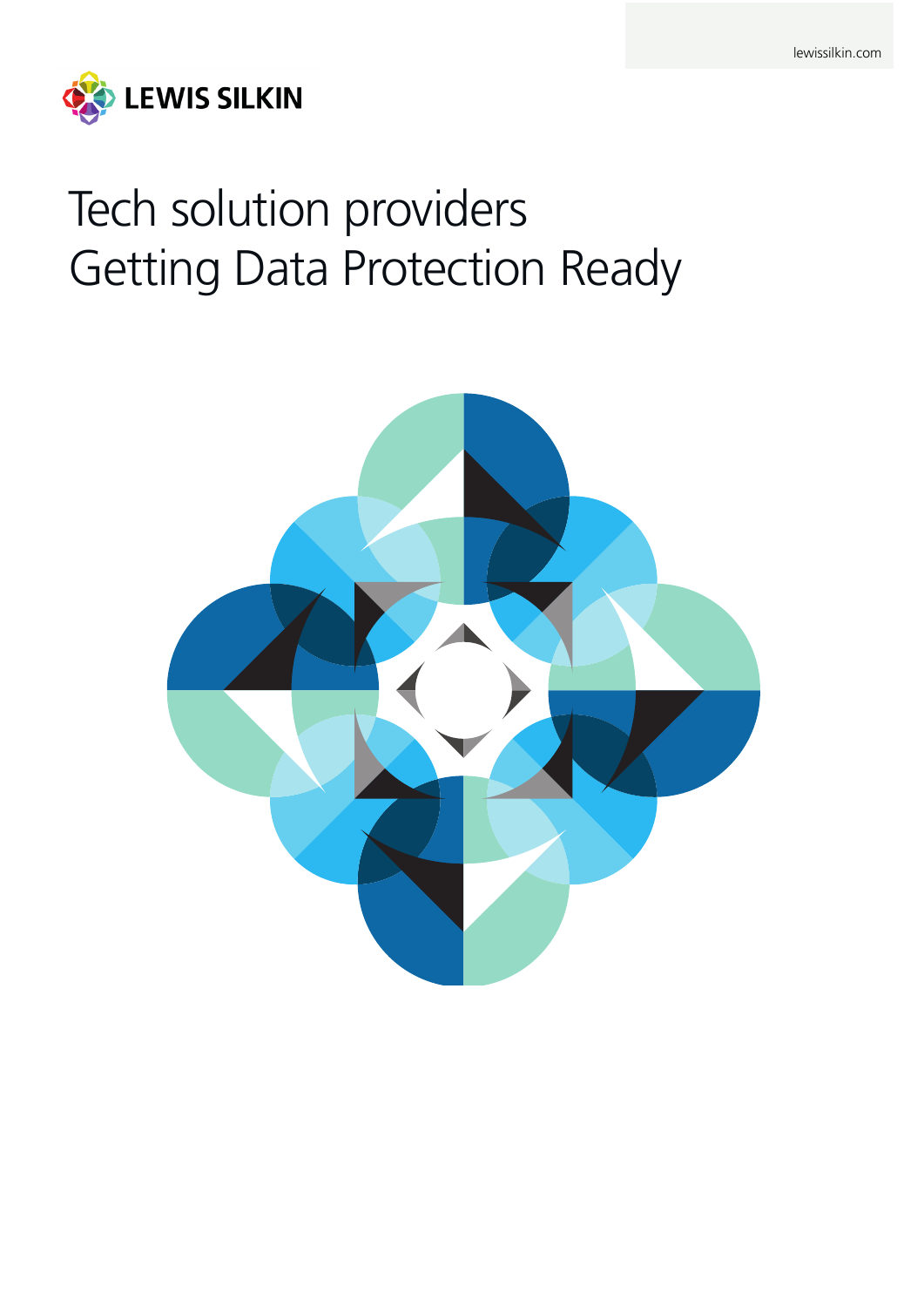

The General Data Protection Regulation ("GDPR"), takes effect from 25 May 2018, and brings about important privacy changes that will impact most businesses, particularly providers of technology, telecoms and data related platforms, solutions and services. The GDPR is lengthy, complex and prescriptive - this gives rise to new challenges for tech providers that need careful thought, largely to minimise risk and additional cost.

In this note, we seek to give those involved in the provision of tech and data related platforms, solutions and services (such as data storage, SaaS providers, managed service providers, ISPs, telcos and social networking platforms) a flavour of the key changes arising from GDPR. For simplicity, we refer to this broad body of providers as 'tech providers'.

We focus on the tech provider's obligations as a 'data processor'. Of course, in several instances, a tech provider may also be a data controller acting on its own or a joint data controller or data controller in common with a third party, but that is not the focus here.

It is likely that customers will look to share the burden of their GDPR obligations with their tech providers. We therefore look at the key GDPR challenges facing these processors in two parts:

- a) direct GDPR obligations
- b) indirect GDPR obligations likely to arise in the context of vendor/customer contracts

Although GDPR is a European Regulation, its far reaching territorial scope means that tech businesses located outside of the EEA will also be caught if they are processing personal data of EU citizens

### **Direct obligations on processors**

#### Increased cost and exposure

Under GDPR, processors will now, for the first time, become directly accountable to the ICO or other regulators for compliance with certain obligations. These include obligations on processors to:

- a) have in place adequate security measures;
- b) delete or return personal data on request and/or contract end;
- c) keep comprehensive records of data processing activities;
- d) co-operate with, and provide access rights to systems, premises and records, to regulators and data controllers alike; and
- e) ensure that their obligations are flowed down onto subprocessors (sub-contractors and some suppliers) and, in practice, take on responsibility for sub-processors.

Any consumer (or other person) who suffers damage as a result of breach of GDPR has a right of compensation from the controller or processor for breach of their respective obligations. However, a processor can also be liable where it has acted outside or contrary to the lawful instructions of the controller.

GDPR makes data processors directly liable for fines for breach of their obligations up to the greater of 2% of worldwide turnover and €10 million. In some cases, those numbers increase to 4% and €20 million respectively, for example where a processor makes unauthorised data transfers outside of the EEA or where it acts outside the lawful authority of the controller.

We'd be surprised if the ICO flexes the full might of its new muscles in 2018, but the fining ability nonetheless presents a significant new exposure. Tech providers should be taking steps to see how their exposure can be minimised.

One key step is to build or adapt solutions that minimise the amount of personal data being processed and/or to encrypt data and to put corresponding responsibilities on customers. Encryption may not in many cases be feasible and may have an adverse effect on the performance of software or SaaS solutions. If tech providers consider this route, they need to think about building solutions that ensure equal performance for encrypted data and where they put the onus on customer to encrypt data, make it easy for the customer to do so. Encryption is also likely to be a key way of aiding compliance with a processor's obligations to keep data secure (see further below).

Other risk reduction techniques might include seeking to reallocate contractual risk to customers (on the basis that the processor is now directly accountable to the regulator) (e.g. cross indemnities or widening exclusions of liability) and, of course, adequately backing-off risk with suppliers and sub-contractors. The existence and adequacy of product liability, professional indemnity, business continuity and data breach insurance coverage should also be considered.

#### Sub-processors

In addition to having responsibility for sub-processors, a processor is also required under GDPR to obtain the data controller's prior specific, or general, written consent if it wishes to delegate any processing activities. Consent can be withdrawn where general consent has been obtained and the tech provider needs to add or change a sub-processor, meaning compliance is not straightforward. Many providers may not know up front who all of their sub-processors will be for the contract life, such as with a provider of hosted cloud solutions, where several layers of providers might be involved compliance in some cases may require some 'out of the box' thinking not only in respect of GDPR requirements but also in respect of customer contract compliance and related negotiations.

Tech providers, especially those offering cloud solutions, should consider including rights of termination where consent to subprocessing is withdrawn to: a) act as a deterrent; and b) avoid any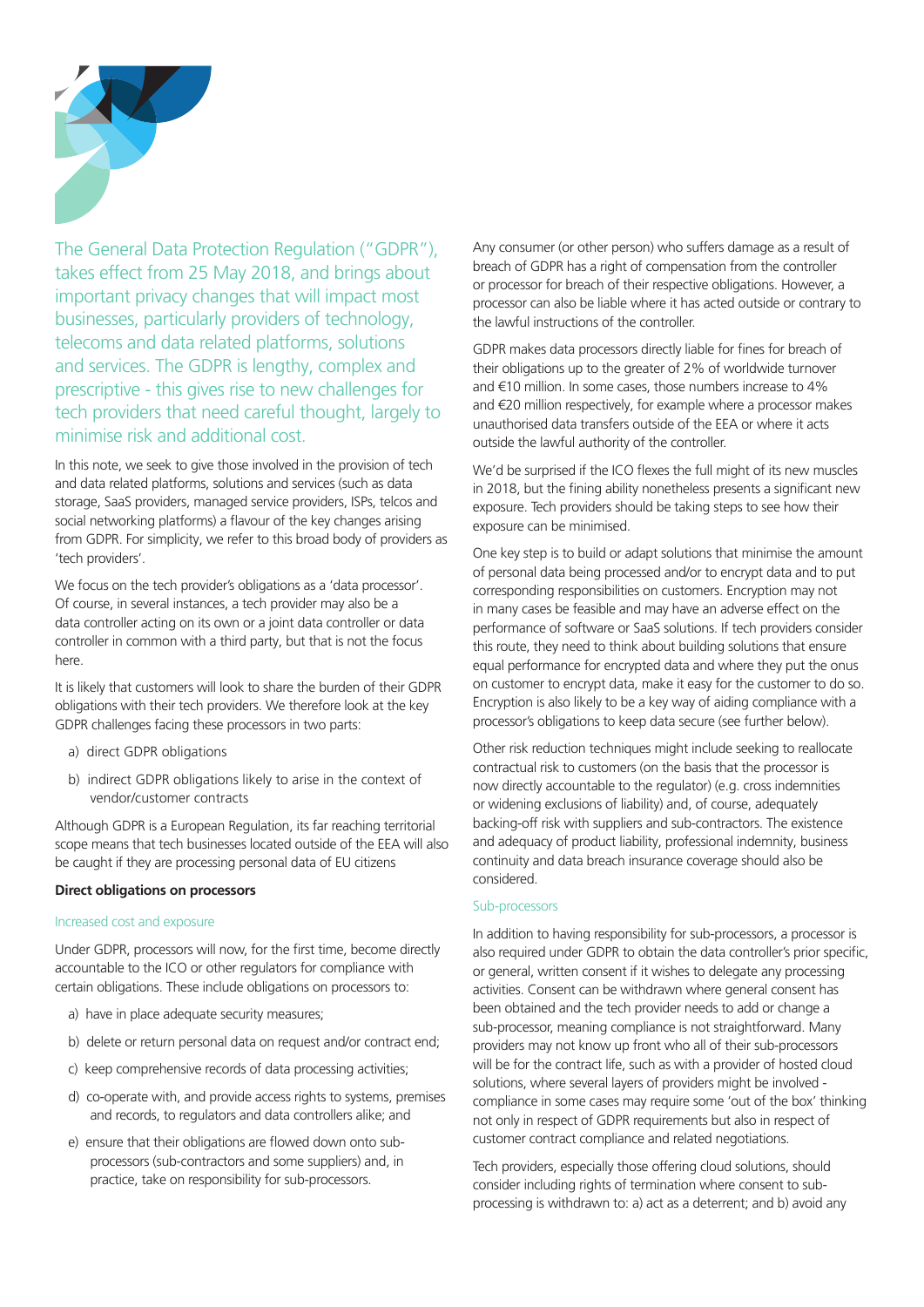

potential breach of contract claim for not being able to perform the services or deliver the solution as agreed.

#### Heightened focus on security

Data security is now more than ever a concern for consumers, customers and governments, so it is no surprise that one of the main obligations on data processors is to ensure adequate security.

Under GDPR, processors must implement appropriate technical and organisational measures to ensure personal data is kept secure (taking into account factors such as state of the art and cost). Tech providers will be familiar with this obligation as, in most cases, it will already be flowed down to them contractually. What is more challenging is the fact that GDPR is more prescriptive than the DPA and states that these measures may include:

- a) encrypting (and pseudonymising) personal data;
- b) having the ability to ensure the on-going confidentiality, integrity, availability and resilience of processing systems and services;
- c) having the ability to restore availability of, and access to, personal data in a timely manner in the event of a physical or technical incident; and
- d) a process for regularly testing, assessing and evaluating the effectiveness of all these measures, to ensure data security.

This is onerous stuff, which needs to be factored into pricing models. The requirements may force a fundamental rethink/restructuring of the viability of certain offerings, including tiered offerings. Tech providers need to assess whether their solutions achieve ISO 27001/27002 or equivalent standards or consider obtaining such certifications. One workaround may be to implement the highest possible levels of security for all offerings, whilst passing on costs to customers. Where tiered offerings are used, should those providing less security be restricted to low risk scenarios or data that is not sensitive? What is certain is that different contractual provisions will be needed to help manage the increased risk for tech providers, especially where costs cannot be passed on.

GDPR opens the door to the possibility of industry bodies devising industry-recognised security standards - so it may be in the selfinterest of tech providers to be proactive and to collaborate with other tech providers/ industry bodies to amend/develop standards that are GDPR fit-for-purpose but at the same time not overly burdensome or costly to implement. These can then be used as a proactive tool to present to customers, including as part of sales pitches

#### Appointment of a DPO

Tech providers whose core activities consist of processing operations that require regular and systematic monitoring of data subjects on a large scale will now have to appoint a data protection officer ("**DPO**").

The DPO must be a person with expert knowledge of data protection

law and practices, whose job is to monitor internal compliance with the GDPR. As the DPO must not have a conflict of interest in conducting his/her role as a DPO, a CEO, FD, IT Director or Marketing Director can't hold the role. Note that a DPO cannot be penalised or dismissed for performing their duties.

According to Article 29 Working Party guidance, "core activities" won't include support functions such as HR and payroll, but could include data collected as an inextricable part of the pursuit of business goals. For example, if a tech provider offers an online HR solution to corporate customers, the processing of employee data is likely to be a core activity.

The guidance states that "regular and systematic monitoring" will include internet tracking and profiling for the purpose of behavioural advertising, providing telecoms services, credit and risk assessment, location tracking, loyalty schemes and the operation of smart appliances. What is meant by "large scale" hasn't been defined, but factors to consider include the number of individuals monitored, the geographic extent and permanency of the personal data collected and the volume or range of data processed. Further, as previous drafts of GDPR did include a definition of "large scale", tech providers should look to those for assistance.

#### Record keeping and audit requirements

Controllers will no longer be required to notify the relevant data protection authority that they are a data controller.

However, controllers and processors are each required to maintain detailed records regarding their respective data processing activities and to be able to evidence compliance with the GDPR. The new requirements are likely to be more onerous in most cases and tech providers need to ascertain how they will comply, which may require advance discussions with customers, especially where customer requirements change or are made with little notice. For example, cloud providers' systems may need to be engineered to increase logging/recording, which is good for transparency but may increase cost.

Data processors may wish to consider whether to put in place selfcertification audit processes to meet the new audit requirements imposed on both controllers and processors under GDPR.

#### **Indirect obligations on processors arising through vendor management**

#### Privacy by design

A key over-riding principle of GDPR is the concept of 'privacy by design'.

This means that businesses need to put in place processes and procedures to ensure **privacy by design** and **by default**. Tech providers must have data privacy at the forefront of their minds when building solutions that process data. For example, think about ways in which the volume of personal data can be minimised, including through anonymisation and pseudonymisation techniques or simply being more focused about the data that is really needed.